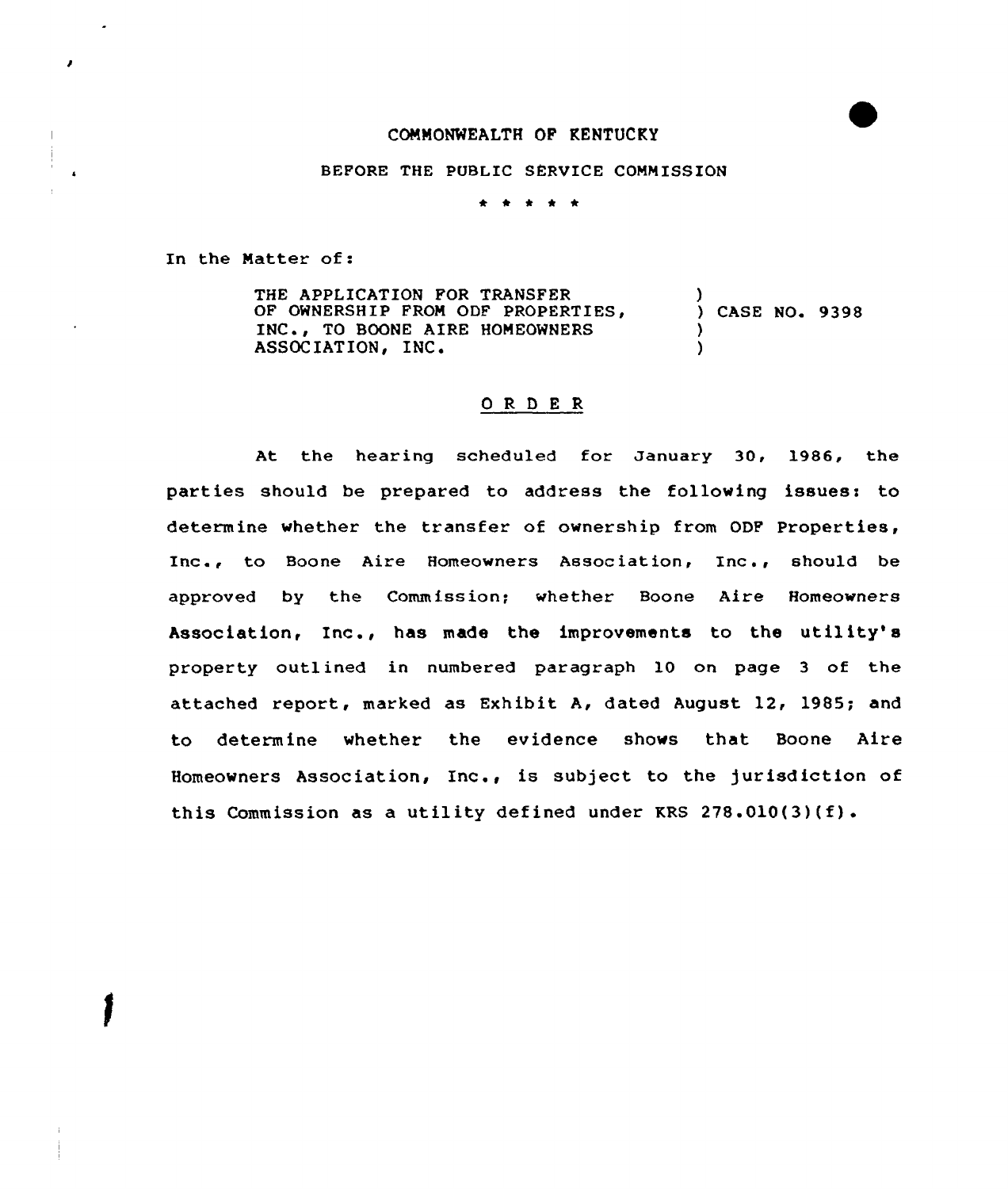Done at Frankfort, Kentucky, this 3rd day of January, 1986.

PUBLIC SERUICE CONNISSION

Curril D. 1 demand

ATTEST:

 $\ddot{\phantom{0}}$ 

×

 $\sim$ 

**Secretary**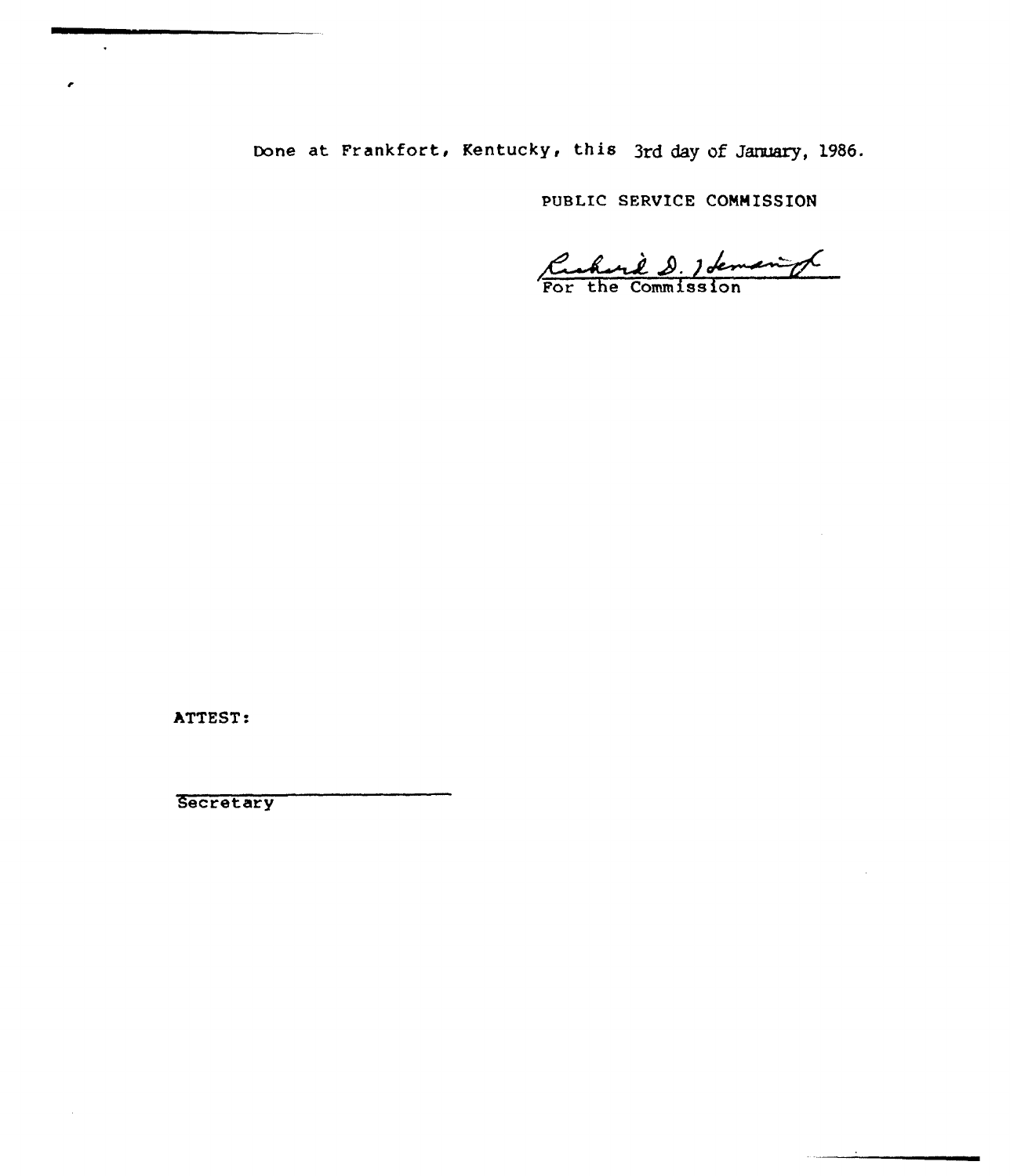## REPORT

- TO: Claude G. Rhorer, Ir., Director Division of Utility Engineering and Services
- FROM: Larry N. Updike  $\mathcal{R.M. U.}$ Utility Investigator, Chief Water and Sewage Section
- RE: Investigation of the Transfer of Ownership of a Sewage Treatment Plant owned by ODF Properties, Inc., to the Boone Aire Homeowners Association, Inc.

DATE: August 12, 1985

# BRIEF

On July 16, 1985, the Division of Engineering and Services received a request from the Office of the Secretary to conduct an investigation of a sewage treatment facility owned by ODF Properties, Inc., located in the Covington, Kentucky, area to determines (a) whether or not ownership of the sewage treatment system owned by ODF Properties, Inc., has been transferred to the Boone Aire Homeowners Association, Inc., (b) if the company is operating as <sup>a</sup> public utility pursuant to state laws and regulations, and {c) the conditions under which the utility is operating at the current time.

<sup>A</sup> field investigation was conducted on July 25, 19S5, in order to establish the operating condition of the sewage treatment system. Providing assistance and information concerning the operation was John Hornbeck, Sanitarian for the Department of Natural Resources for the Covington area.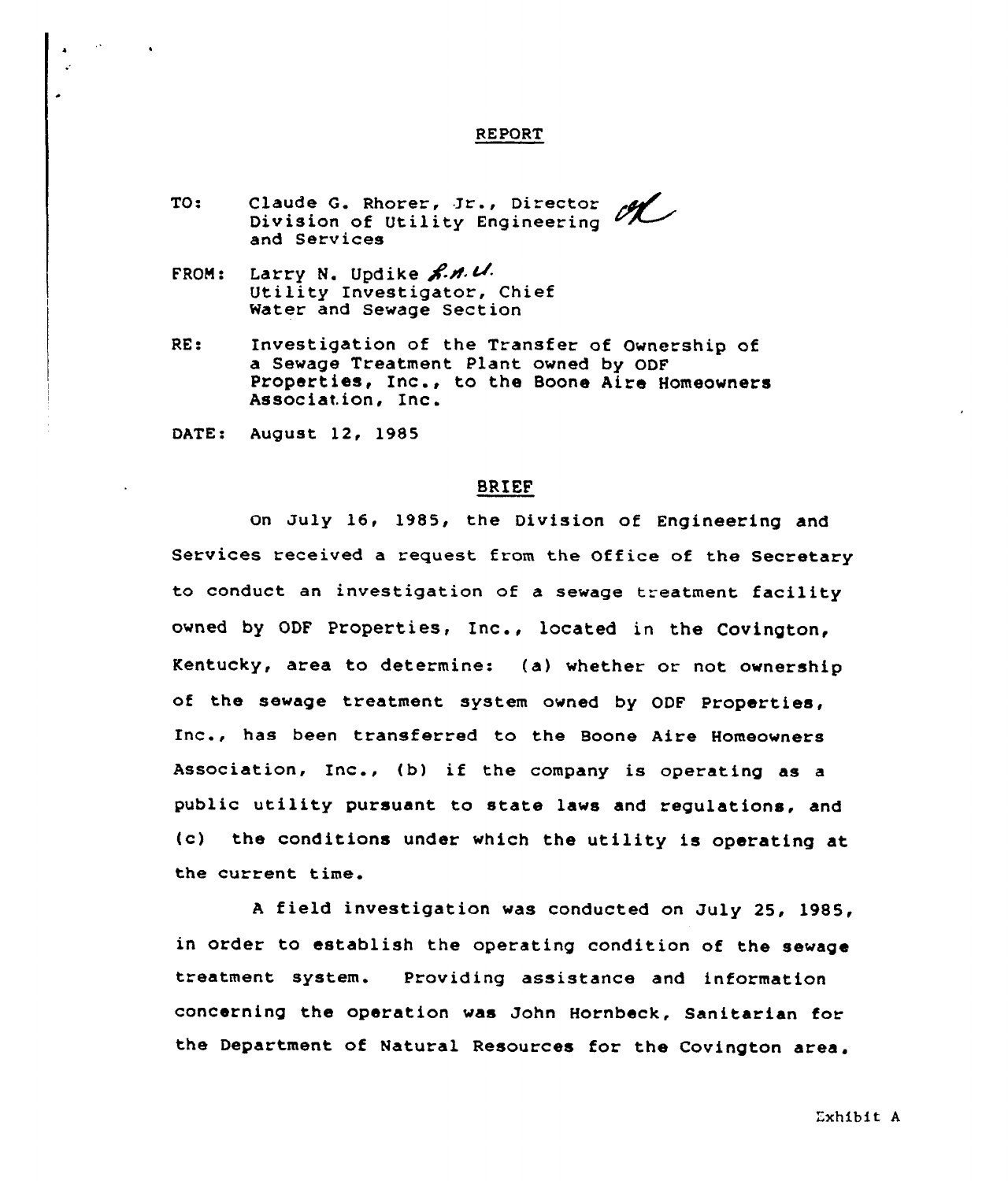Report - ODF Properties, Inc. August 12, 1985 Page Two

On August 10< 1985, Mr. George Evans, Real Estate Officer for ODF Properties, Inc., was contacted by telephone concerning conditions of transfer of ownership of the sewage treatment system from ODF Properties, Inc., to Boone Aire Homeowners Association, Inc.

#### INVESTIGATION

During the investigation the following information was revealed:

l. The plant was constructed in <sup>1974</sup> or 1975.

2. The plant's capacity is 70,000 gallons per day.

3. The plant serves approximately <sup>29</sup> apartments and/or homes.

4. Mr. James G. Wolterman, the attorney filing the application for transfer of ownership of the sewage treatment system from the current owners, ODF Properties, Inc., to the Boone Aire Homeowners Association, Inc., is acting as legal counsel for both parties.

5. Nr. George Evans stated that the ownership of the sewage treatment plant with all pertinent easements and permits would be transferred to Boone Aire Homeowners Association, Inc., at no charge.

6. Boone Aire Condominium Association, as customers of the Boone Aire Estates Sewage Treatment System, consented to the transfer of the sewage treatment plant, together with pertinent easements and permits, from current owner, ODF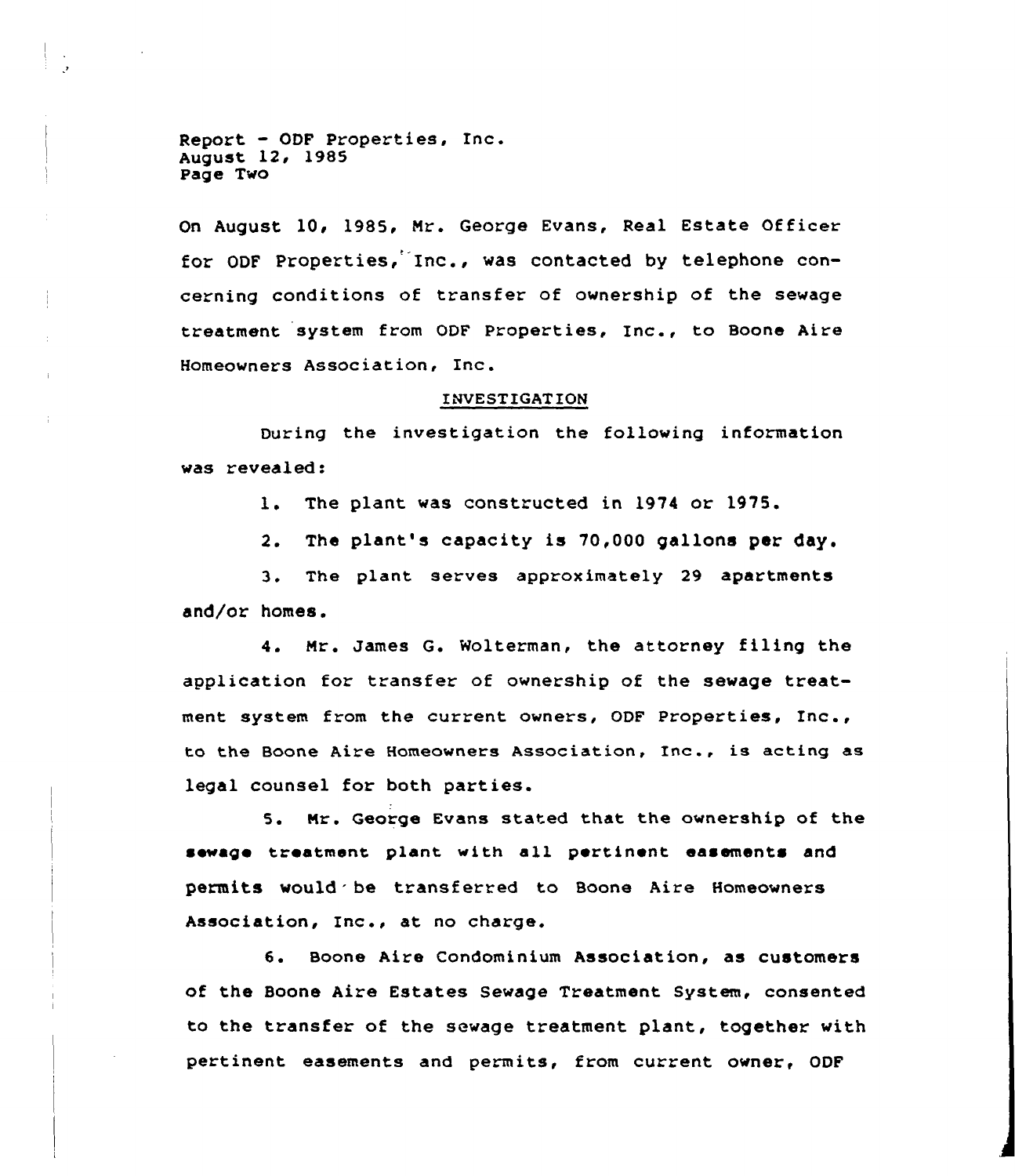Report - ODF Properties, Inc. August 12< 1985 Page Three

÷

Properties, Inc., to Boone Aire Homeowners Association, Inc., <sup>a</sup> Kentucky non-profit, non-stock corporation.

7. Mr. Charles E. Eggers, a certified plant operator, now operates the plant for ODF Properties, Inc., and will continue to operate the plant for Boone Aire Homeowners Association, Inc., after the transfer of ownership.

8. The Boone Aire Homeowners Association, Inc., is ready, willing and able to maintain and operate the sewage treatment system.

9. ODF Properties, Inc., is ready, willing and able to transfer ownership of its sewage treatment system to Boone Aire Homeowners Association, Inc., as soon as the transfer is approved.

10. The following improvements are needed on the plant to be in compliance with the Kentucky Revised Statutes (KRS 278) and Public Service Commission (PSC) Regulations (807 KAR): (1) One blower needs to be replaced. (2) All diffusers need to be inspected and repaired or replaced. (3) The comminutor needs to be replaced. (4) The plant needs a general clean-up.

#### CONCLUSIONS

This report makes the following conclusions for further consideration:

l. The Boone Aire Homeowners Association, Inc., is ready, willing and able to assume ownership, maintenance and